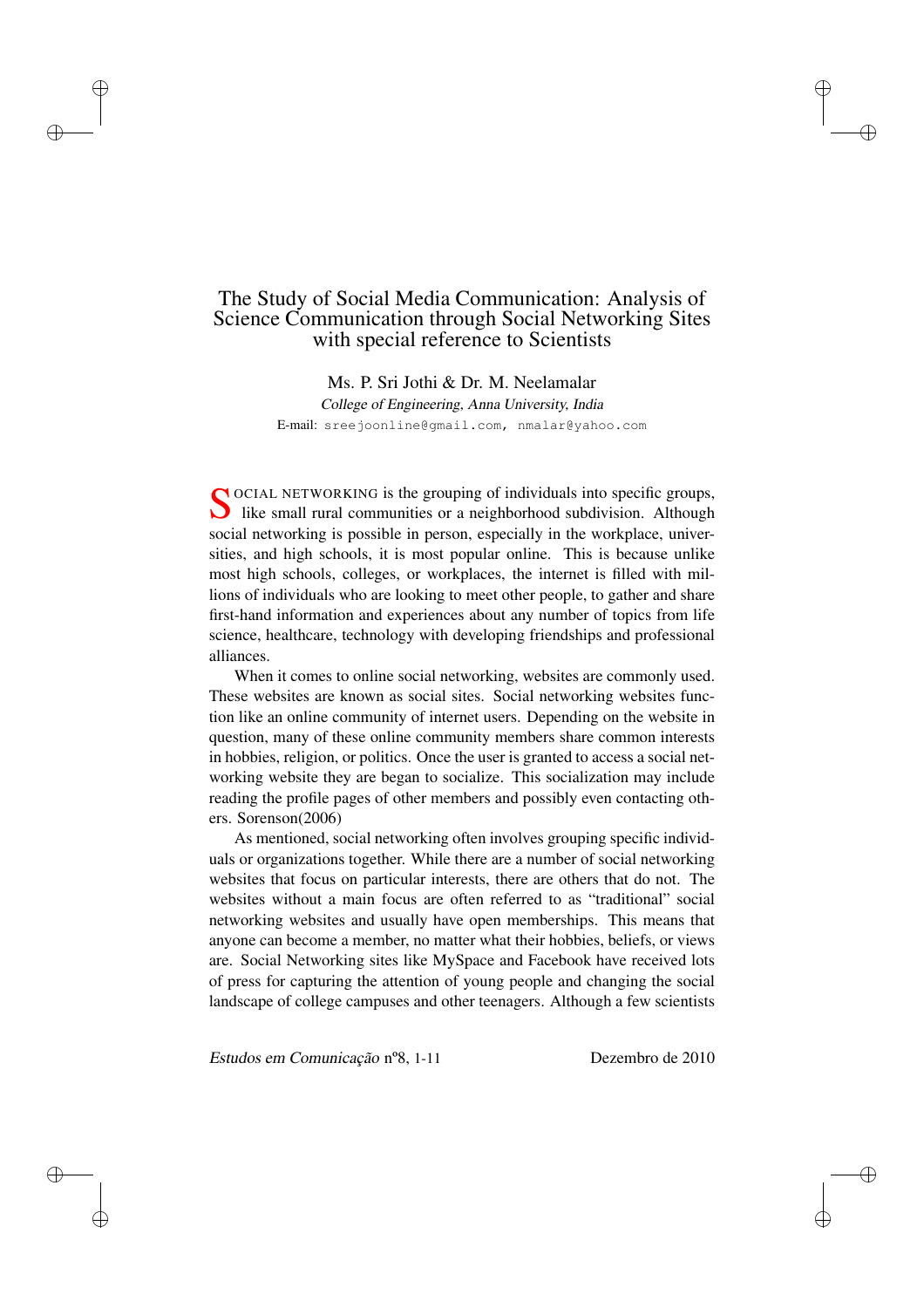$\oplus$ 

✐

✐

have MySpace or Facebook accounts, but many would be uncomfortable networking in these virtual environments due to their focus on students and youth culture.

#### Objective of the study

- To study the importance of science communication through social networking sites.
- To understand the purpose of social media network for communities like Scientists.
- To find the application and benefits of social networking sites in communicating scientific information to the people.

# Social Media for Scientists

These social media were framed with the features of a social-networking with the addition of a daily science newsfeed, lab profiles, a science forum, blogs, and a science protocol database. Actually, the site provides space for researchers to create their own user profile, add their publication history, upload technical research protocols, blog about science, and share research articles with the community. And some of the sites were updated with more technologies to host a free video conferencing service to facilitate long distance collaborations and other science and journal clubs.

Scientists are not the most social people on the World. Many of them would rather be holed up in their labs trying to make the next big discovery than hanging out on Facebook throwing virtual pies at each other with some exceptions.

## Analysis of Social Networking sites

The several websites was set up as a social networking site to connect like-minded people through forums, message boards and blogs. The scientists meet up in this virtual world to discuss their research and build new collaborations. Today the network seems to have evolved into a forum for young scientists to discuss their career aspirations, research and obstacles.

✐

✐

✐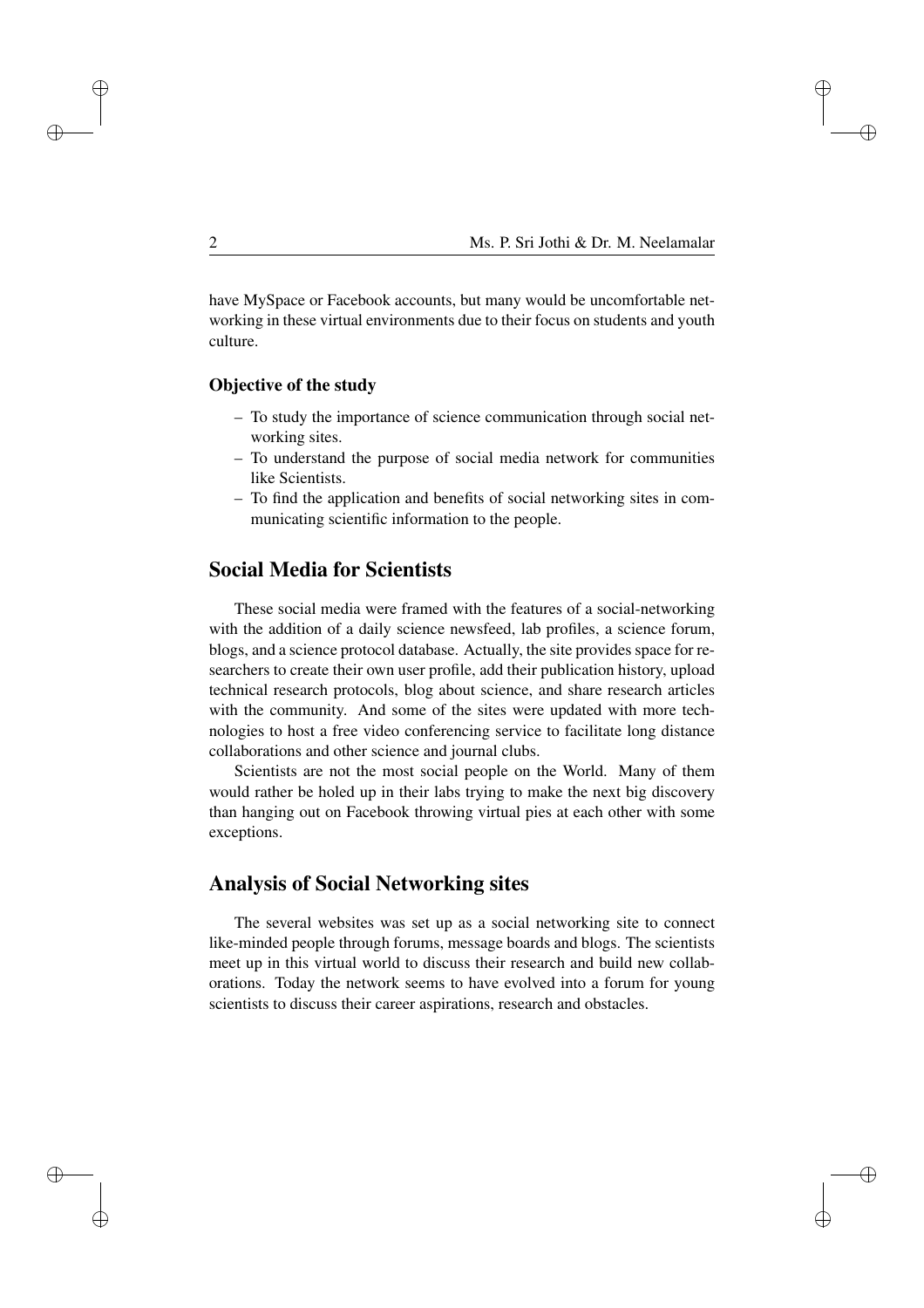✐

✐

✐

Social networking services build online communities of people that share common interests and are used by many people on a daily basis. While some large networks cater to personal needs (Facebook, Myspace, and Bebo), a recent entry on the networking scene, Lab Meeting, is tailored to the smaller market of today's modern researcher.

The profile of these researchers contains all the standard networking information plus sections relevant to their area of research (interests, summary, publications, and lab memberships). Like all good networking sites, the user can grab code for embedding a banner linking to their profile to place on sites like online curriculum vitae. Even they can add their floating picture to build up the profile of communication. Lab Meeting is another scientist networking site were ther user can upload their favorite research papers to share with colleagues and also to access where ever they find an internet connection. Even the user can also recommend a paper to interested people and other colleagues to watch a video on Facebook.

By analysing few social networking sites, the different opinions and ideas of the their site have been collected from the bloggers and researchers through mail, were,

New Zealander Peter Matthews who works in Japan emailed:

"I am a full-time researcher from NZ, working in Japan, at a museum with many international research visitors. This multilingual environment made me very aware of: (1) the difficulties that non-English based researchers face when using English, and (2) the difficulties that English mono-linguals face when trying to access or publish research in other important research languages, such as Spanish, Chinese, Japanese, French, and so on. Hence my website: The Research Cooperative - http:// cooperative.ning.com/. Please have a look, join if you want, and please tell any friends and colleagues about this site if you think they might find it useful."

Pascal Boels, Managing Director of SurgyTec.com emailed with a medical tale:

"Our website is for and by medical professionals. It's a video-sharing site for surgeons and medical professionals to show off their newly minted skills. It makes it easy for medical professionals to upload videos or slideshows and share those with the community. You can search for videos by specialty, organ/region, tissue, etiology, operation type, or technique. ✐

 $\oplus$ 

✐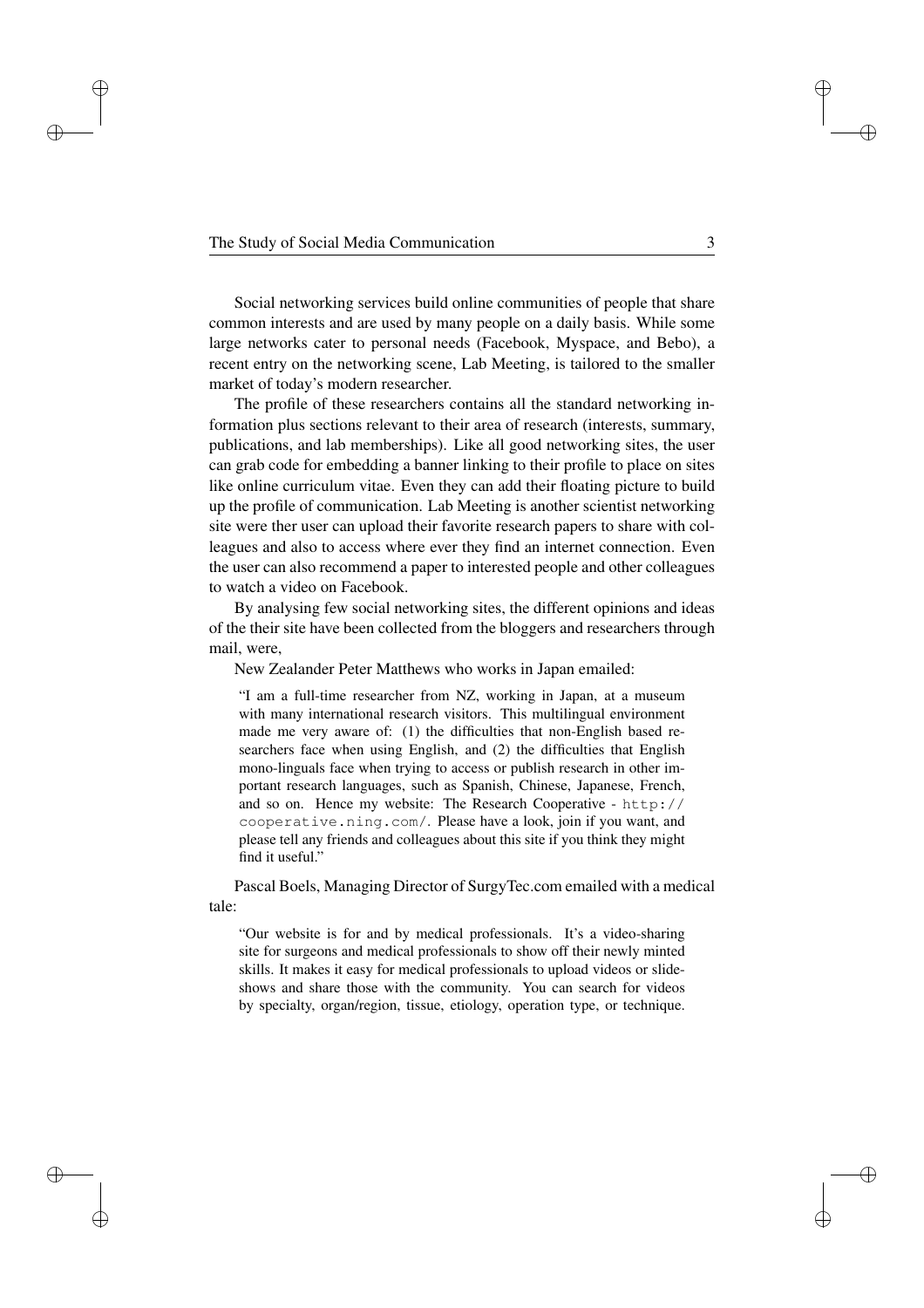$\oplus$ 

✐

✐

Many surgeons perform original and high-quality techniques in their operating room and equally many surgeons would like to learn from these new and inspiring techniques. Up till now it was very difficult, time consuming and expensive to take a look in each other's operating room and share practical knowledge, tips and tricks. Surgytec.com provides the solution for this problem. We are currently serving over 4000 surgeons from more than 124 countries, sharing over 400 procedures".

"Research GATE by its name symbolizes the importance of an efficient and result-driven search functionality within research in general and within the network in particular. ReFind is one of the first search engines based on semantic, "intelligent" correlations. (David, 2008). It enables the scientists to find groups, papers, fellow researchers and everything else within and outside of ResearchGATE.

Then there was: "ScienceStage.com - Science in the 21st century - A wide forum for science - on an interdisciplinary, international and individual level. ScienceStage.com, the only universal online portal for science, advanced teaching and academic research, bridges a major gap in scientific research and learning. ScienceStage.com is a virtual conference room, lecture hall, laboratory, library and meeting venue all in one."

Typically, scientists have stacks of papers, protocols, and notes in their offices that they pass around as PDFs. Certain social networking sites was designed first and foremost as a document management site that allows scientists and students to easily upload all of those PDFs, to organize, to search and to share. Scientist can create groups, and invite other members of their related research to create a common repository of works and ideas that can be accessed from anywhere.

Then, perhaps more well-known social media sites and networks for scientists that are listed below without any particular order:

- Nature Network uber network from the publishing giant
- BioMedExperts Scientific social networking
- BioWizard Blogged up Pubmed search
- Mendeley Digital paper repository and sharing
- Labmeeting Ditto
- YourLabData socialised LIMS
- SciLink Sci-Linkedin
- Myexperiment.com mostly workflows.

✐

✐

✐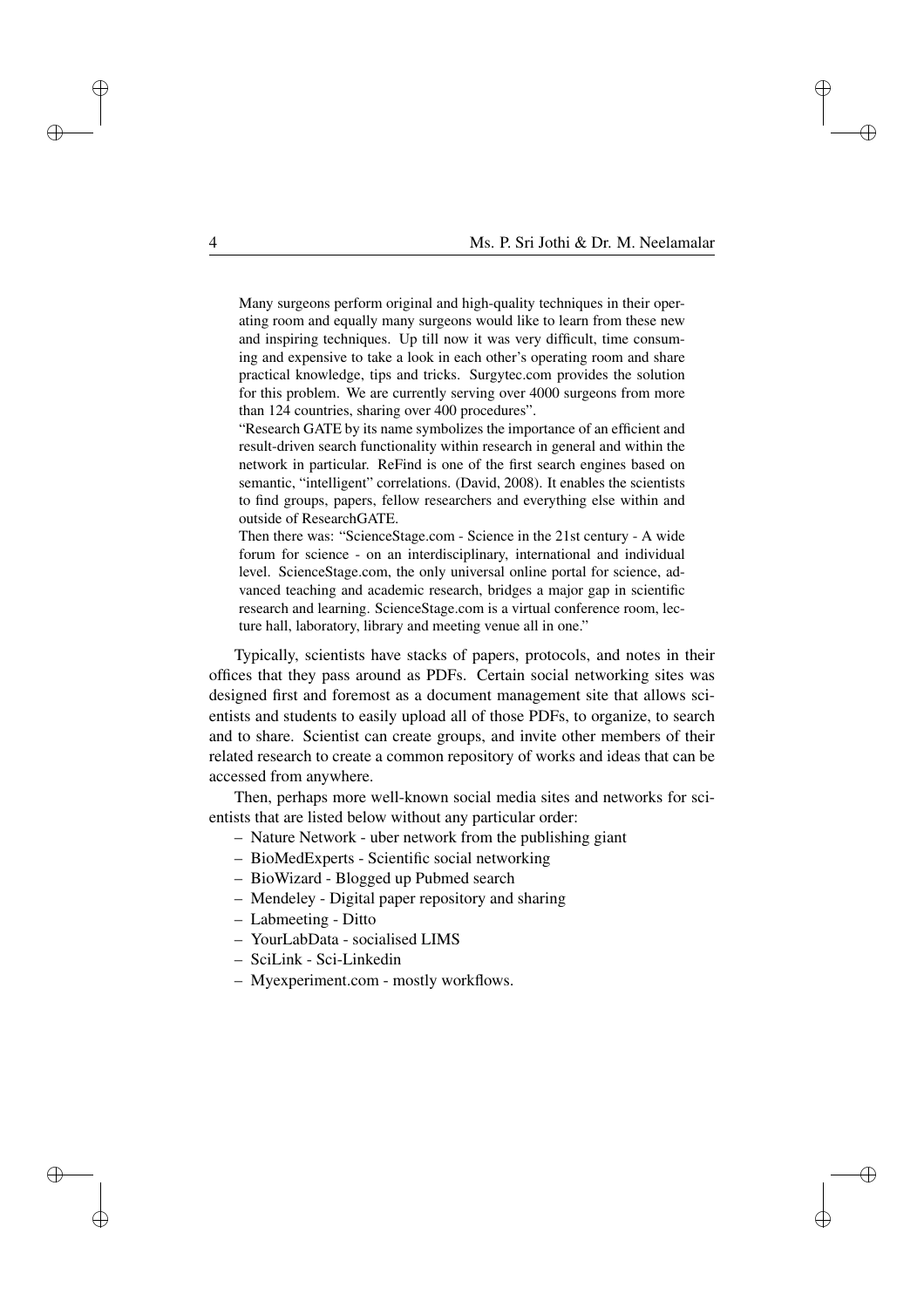- Laboratree.org similar to Researchgate. Not particularly social beyond groups and sharing documents with collaborators, but email is better, and arguably more secure.
- scitizen.com collaborative science news publishing
- SocialMD Med-Linkedin
- Ozmosis Ditto

✐

✐

✐

- DNA Network network of DNA/genetics bloggers
- ResearchCrossroads Socialised grant databases
- MyNetResearch Socialised LIMS at a price
- SciVee YouTube for scientists (Sciencebase)
- Scientist Solutions science chat

There are, of course, many networking sites around aimed specifically at scientists and have been since the heady days of ChemWeb.com and BioMed-Net.com in the late 1990s .Today, there are dozens of general science networking sites, academic networking sites, and specialist, niche sites. However, if we are generous and suggest that the top ten of those have on average 50,000 members and that they overlap in membership still left to account for millions of other researchers who are simply not using these services. (Hills, 2008).

#### Application of Social Networking sites.

It widened the pool of users of science bloggers, and shifted the focus more to how new media technology, platforms, and tools can be utilized by the scientific community, both internally and for outreach purposes.

Social networking sites need their population to reach a critical mass before they're actually able to work as a social network, even if they're targeted at a very specific community; otherwise, all they succeed in doing is separating venture capitalists from their money. When analysed the broad application of similar Social networking sites, it is founded that the Scientists can recommend papers to colleagues, mark them up, create collections, and follow what other scientists are collecting. Each scientist gets a profile page. By interacting through their research, they are more likely to interact with each other. They could also form a community ranking system for scientific papers, based on who is reading, writing, and sharing them. Eventually, certain net-

✐

 $\oplus$ 

✐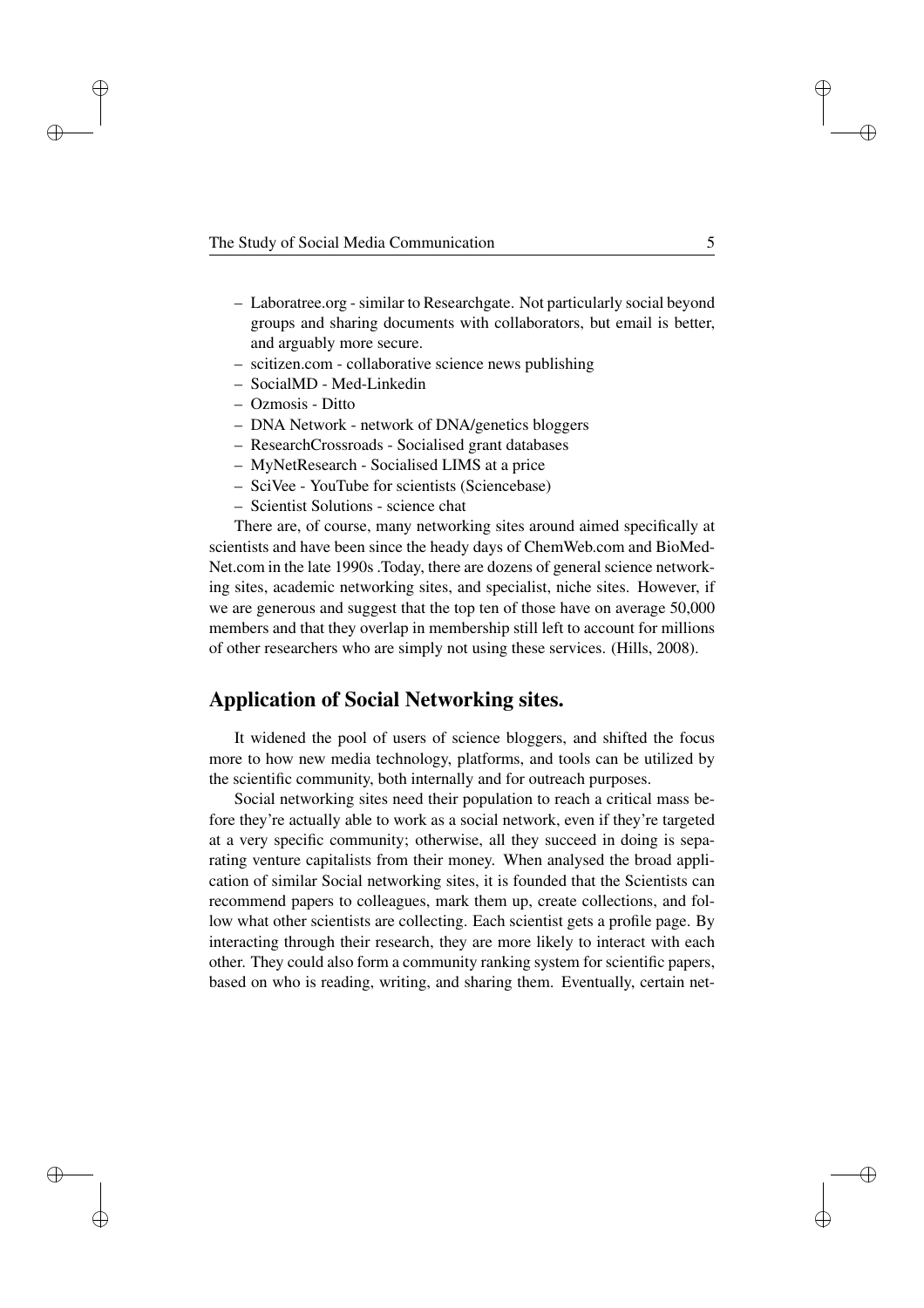$\oplus$ 

✐

✐

work charges a subscription fees to corporate users such as drug and biotech companies.

### What should social network for science look like?

Social sites promote engagement with online scientific objects and through this encourage and provide paths to those with enthusiasm but insufficient expertise to gain sufficient expertise to contribute effectively. This includes but is certainly not limited to collaborations between professional scientists. These are merely a special case of the general. It provide single click through access to available online scientific objects and make it easy to bring references to those objects into the user's personal space or stream (see e.g. Friendfeed "Like" button) (Lackes, 2009)

Blogs made it easy for users to connect with other users and build networks based on a shared interest in specific research objects like Friendfeed . It helps the user exploit that network to collaboratively filter objects of interest to them and of importance to their work. These objects might be results, datasets, ideas, or people. The social networking sites integrate with the user's existing tools and workflow and enable them to gradually adopt more effective or efficient tools without requiring any severe breaks. Most of the scientists make their sites reliably and stably with high performance and low latency. It should be trusted and reliable with a strong community belief in its long term stability. No single organization holds or probably even can hold this trust so solutions will almost certainly need to be federated, open source, and supported by an active development community.

Some social networking sites look for the cost of scientific publication and it won't turn researchers into agreeable, supportive, and collaborative human beings. Something is beyond even the power of Web 2.0.

The same idea behind social networks such as twitter and facebook was use for the creation of wikipedia. The community and knowledge is out there already – social networks, social knowledge sites, social bookmarking sites simply organize these existing networks in a manner which makes them more efficient. A quick analysis of online social networks, such as LinkedIn and Xing would suggest that a mere 1 in 7 research scientists use such tools as part of their work. This contrasts starkly with the business world where up-

✐

✐

✐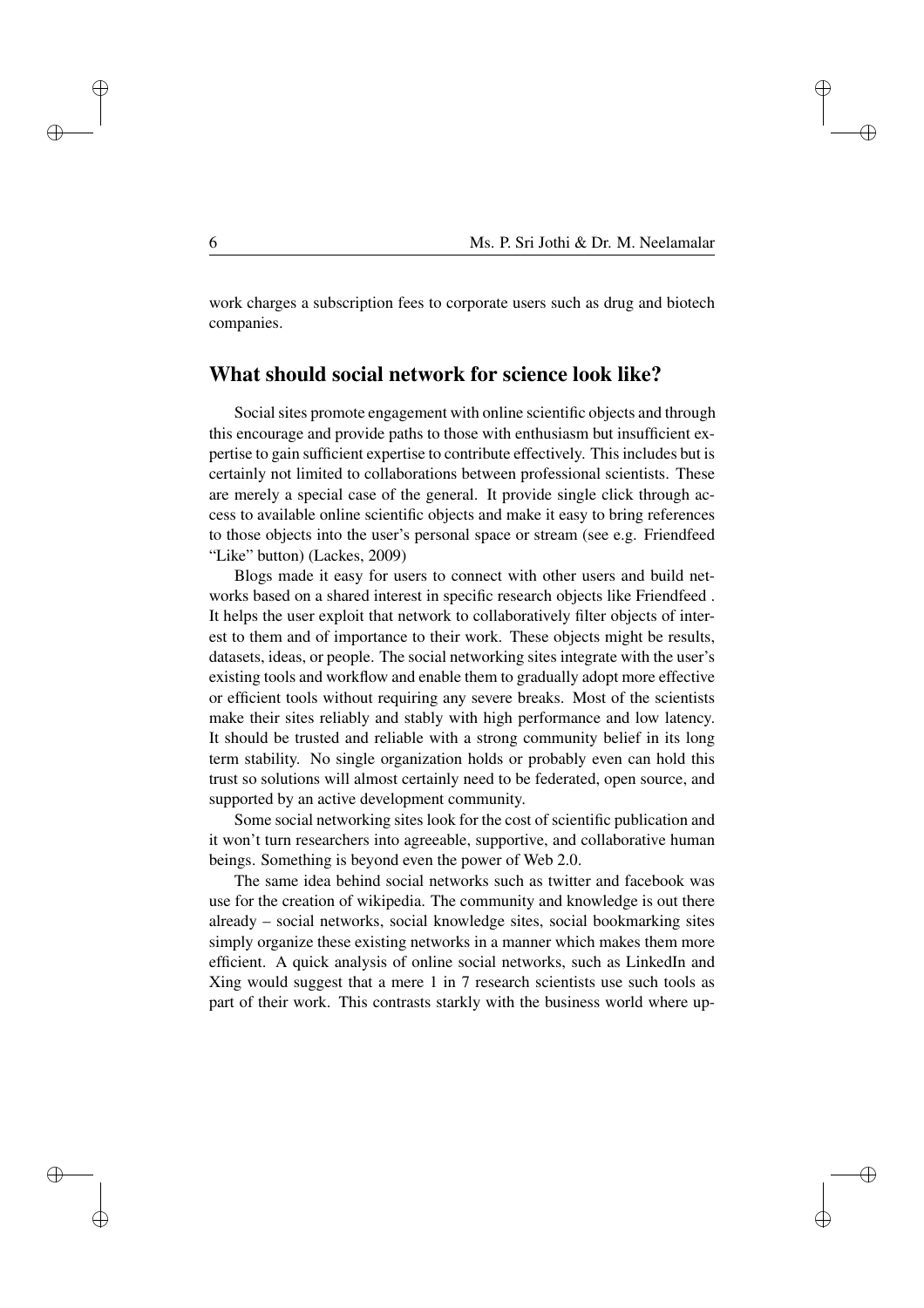take is up to 88%. In other words almost 9 out of every ten employees in the commercial world are using online networking. (Lackes,2009). That scientific research is essentially a communication-driven process and that most of its participants are young and part of what might refer to as the Facebook generation (Gen-F,). Members of the business world have a much more even spread of ages and differences in internet acceptance, and yet, it is business users who are much more committed to online social networking. No single site addresses all the needs of research scientists. The generic sites like LinkedIn and Facebook offer users a way to link up with other people and have specialist sub-groups and pages, but that seems only to dilute their benefits.

#### Science 2.0

✐

✐

✐

✐

Social Software like blogs, wikis and so on is used in scientific communities to facilitate the exchange of knowledge in the field faster than e.g. by journal papers. These new technologies are therefore challenging traditi on al communicati on channels in science and technology. Well known example is the science portals in Wikipedia, Open Wetware and Science Blogs. Science 2.0 is not actually the progeny of Web 2.0-it belongs more appropriately, to the Open Access and Open Data movements in scientific publishing. Science 2.0, however, has less to do with the ideological side of the open access movement than it do with the technical side and how information is actually shared (wikis, blogs, online journals, etc.). Of course, many of the criticisms and defenses of Science 2.0 are the same as those for open access in general.

Many scientists remain highly skeptical of such openness-especially in the hyper-competitive biomedical fields, where patents, promotion and tenure can hinge on being the first to publish a new discovery. From that perspective, Science 2.0 seems dangerous: using blogs and social networks for serious work feels like an open invitation to have online lab notebooks vandalized or worse, have best ideas stolen and published by a rival. (Horrobin, 2001). But for Science 2.0 advocates, the real significance of Web technologies is their potential to move researchers away from an obsessive focus on priority and publication, toward the kind of openness and community that were supposed to be the hallmark of science in the first place.

✐

 $\oplus$ 

✐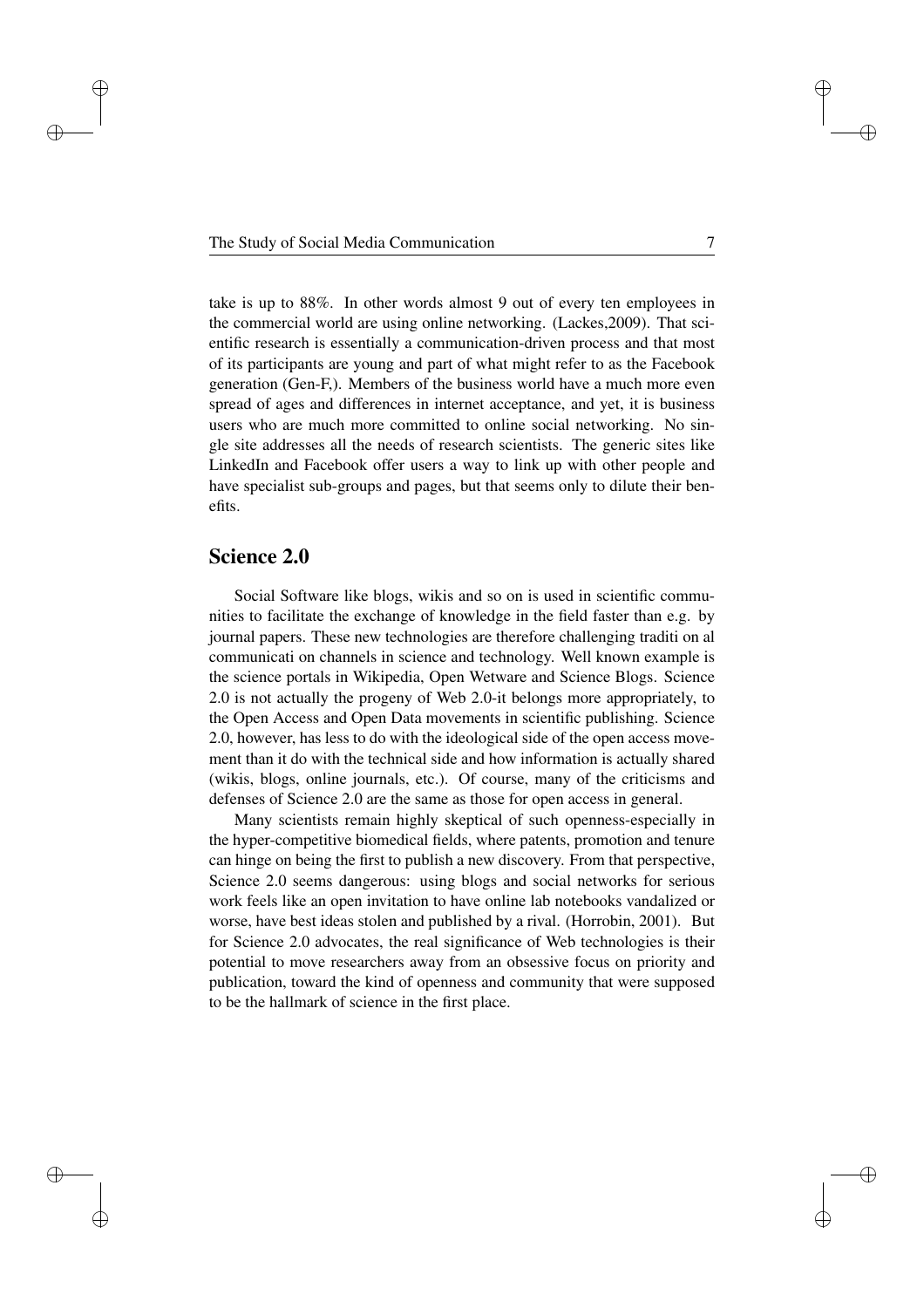$\oplus$ 

✐

✐

Communication between scientists will accelerate the distribution of new knowledge. Without anonymous review processes, the concept of open-access journals will assure research quality. Science is collaboration, so scientific social networks will facilitate and improve the way scientists collaborate. Cooperation on scientific publications can be facilitated through Wiki-like concepts. It's clear that the change is already happening. Old-fashioned lab notebooks have given way to Wikis, and the number of open-access journals is increasing. Raw research data is spread to the benefit of all. Researchers are beginning to no longer accept a scientific world without the new concepts of Web 2.0.

"Science happens not just because of people doing experiments, but because they're discussing those experiments," explains Christopher Surridge, editor of the Web-based journal, Public Library of Science On-Line Edition (PLoS ONE). Critiquing, suggesting, sharing ideas and data--communication is the heart of science, the most powerful tool ever invented for correcting mistakes, building on colleagues' work and creating new knowledge. And not just communication in peer-reviewed papers; as important as those papers are, says Surridge, who publishes a lot of them, "they're effectively just snapshots of what the authors have done and thought at this moment in time. They are not collaborative beyond that, except for rudimentary mechanisms such as citations and letters to the editor."

- Science 2.0 generally refers to new practices of scientists who post raw experimental results, nascent theories, claims of discovery and draft papers on the Web for others to see and comment on.
- Proponents say these "open access" practices make scientific progress more collaborative and therefore more productive.
- Critics say scientists who put preliminary findings online risk having others copy or exploit the work to gain credit or even patents.
- Despite pros and cons, Science 2.0 sites are beginning to proliferate; one notable example is the Open Wetware project started by biological engineers at the Massachusetts Institute of Technology.
- The first generation of World Wide Web capabilities rapidly transformed retailing and information search. More recent attributes such as blogging, tagging and social networking, dubbed Web 2.0, have just as quickly expanded people's ability not just to consume online information but to publish it, edit it and collaborate about it—forcing such old-

✐

✐

✐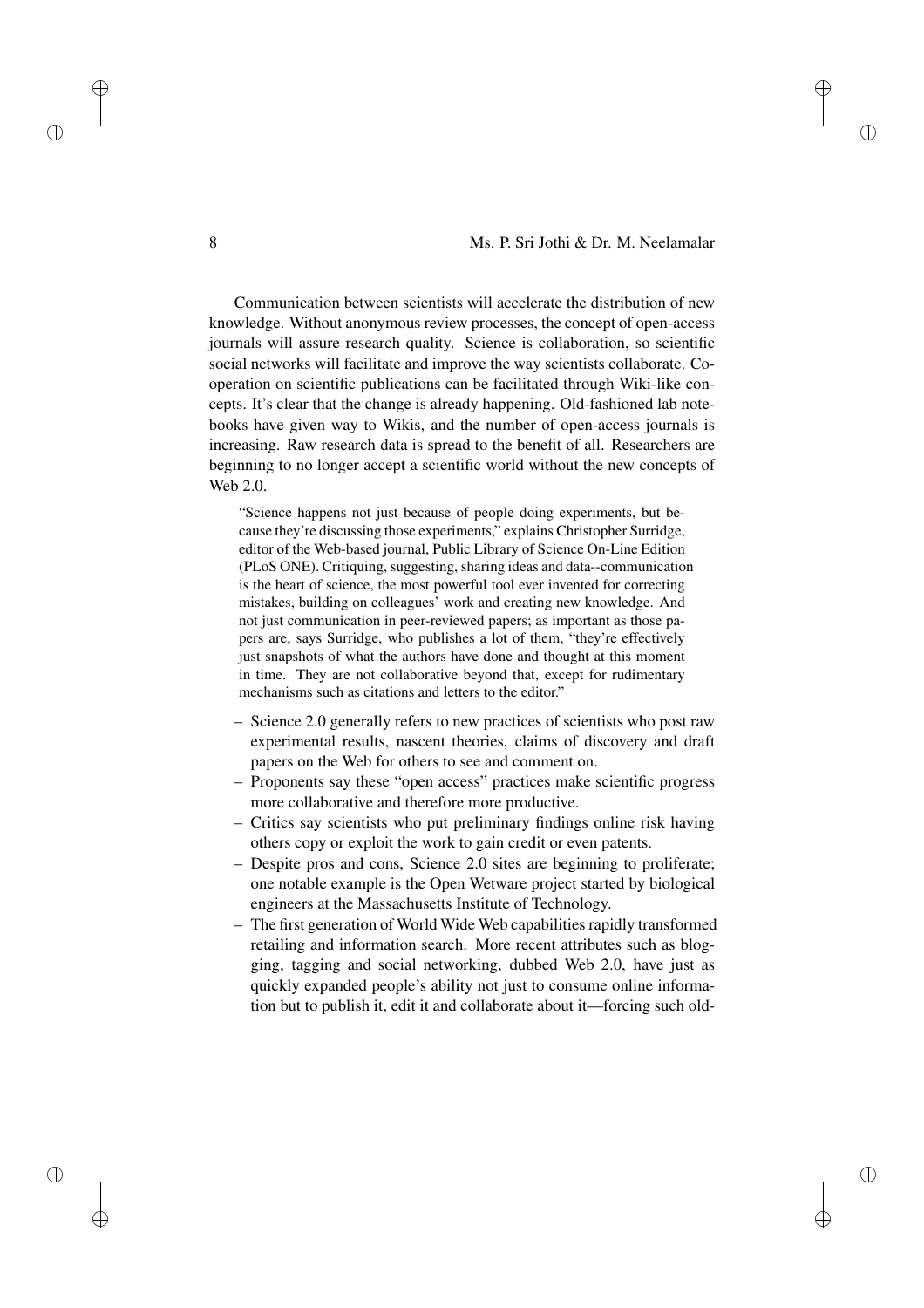line institutions as journalism, marketing and even politicking to adopt whole new ways of thinking and operating.

– Science could be next. A small but growing number of researchers have begun to carry out their work via the wide-open tools of Web 2.0. And although their efforts are still too scattered to be called a movement yet their experiences to date suggest that this kind of Web-based "Science 2.0" is not only more collegial than traditional science but considerably more productive.

## Conclusion

✐

✐

✐

✐

The explosively growing World Wide Web has rapidly transformed retailing, publishing, personal communication and much more. Innovations such as e-commerce, blogging, downloading and open-source software have forced old-line institutions to adopt whole new ways of thinking, working and doing business. Science could be next. A small but growing number of researchers- -and not just the younger ones--have begun to carry out their work via the wide-open blogs, wikis and social networks of Web 2.0. And although their efforts are still too scattered to be called a movement-yet-their experiences to date suggest that this kind of Web-based "Science 2.0" is not only more collegial than the traditional variety, but considerably more productive.

The web makes it technically possible for us to share data, process, and records in real time. Many of the details are technically and socially challenging but we *can* share pretty much anything we choose to on a wide variety of time frames. What should we do? We should make that choice easier through the development of tools and interfaces that recognize that it is usually humans doing and recording the research and exploiting the ability of machines to structure that record when they are doing the work. These tools need to exploit structure where it is appropriate and allow freedom where it is not. If any department or community people doesn't have a nice website they prefer for certain networking sites as a platform to share information about their work with the world. (Hoole, 2008)

A study of research patterns in networking of scientists found that they all have different patterns of accessing information. "Researchers use informal and trusted sources of advice from colleagues, rather than institutional service ✐

 $\oplus$ 

✐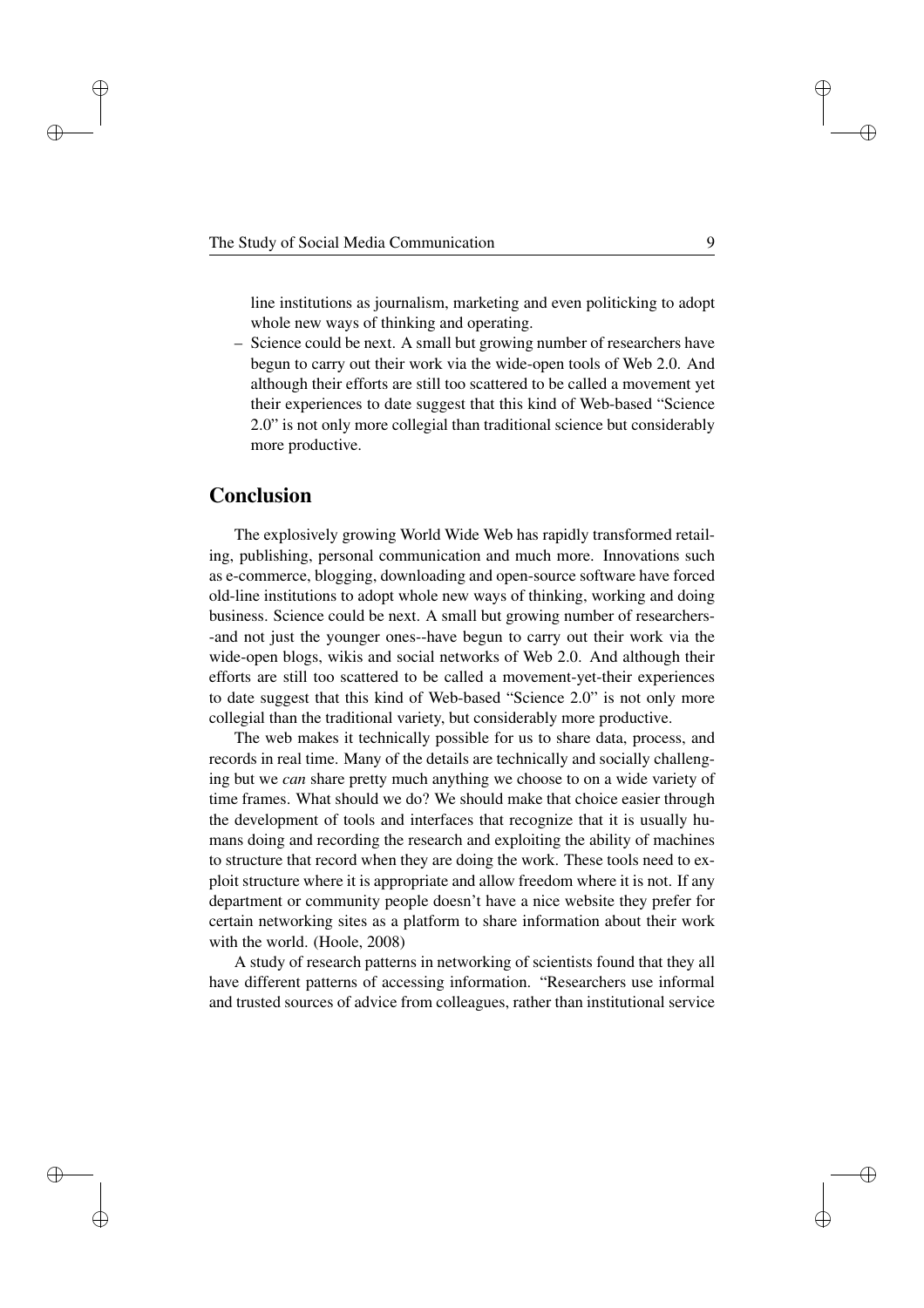$\oplus$ 

✐

✐

teams, to help identify information sources. Depending on how an organisation is set up, this can be quite natural and easy or difficult, if the information team is isolated or in a 'bricks and mortar' library away from the user.

It is interesting that this report highlighted that social networking tools (blogs, podcasts, social bookmarking, etc) had not proven terribly appealing to all kind Scientists. That, firstly, "there is not the critical mass of individuals using such services to make it worthwhile" to use them to "enhance research". Secondly, "the time required in order to become a proficient user is prohibitive." There are highly trained people who, as it says in the next sentence, may use "grid technologies" and "an intricate array of analytical tools" in their day to day work. Especially the scientists were not bothered with this social networking stuff because of general complacency and then notion that Twitter and the other networking sites something new in near future.

# Reference

SORENSON, et al, "Science, Social Networks and Spillovers". 2006.

- LACKES, "Social networks as an approach to the enhancement of collaboration among scientists", Source International Journal of Web Based Communities,Volume 5,Issue 4. 2009.
- HOOLE and DUBOSE, *William Stanley Hoole: Student, Teacher, Librarian, Author.* Wilmington, N.C.: Broadfoot Publishing. 2001.
- LACKES and SIEPERMANN, et al, Social networks as an approach to the enhancement of collaboration among scientists International Journal of Web Based Communities, Volume 5 Issue 4, 2001.
- ALLAN, Explorations in Classical Sociological Theory: Seeing the Social World, Thousand Oaks: Pine Forge Press, 2005.
- Awareness (2008) "Enterprise social media: trends and best practices in adopting Web 2.0", 2008, http://www.awarenessnetworks. com/resources/AWN\_WP\_2008Trends.pdf.
- BOYD and ELLISON, "Social network sites: definition, history and scholarship", Journal of Computer-Mediated Communication, Volume 13, Issue 1, 2007 http://jcmc.indiana.edu/vol13/issue1/boyd. ellison.html.

✐

✐

✐